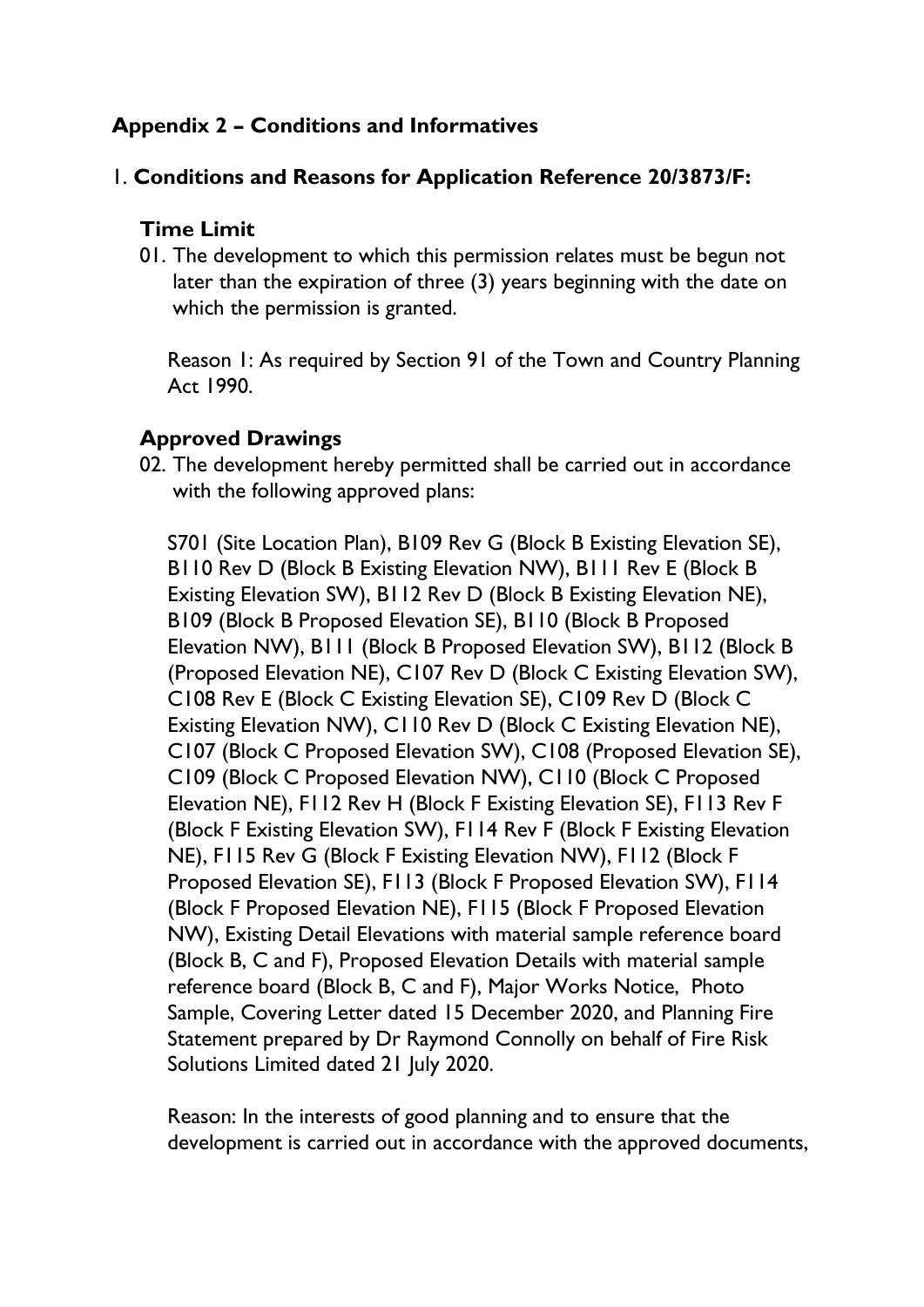plans and drawings submitted with the application and is acceptable to the local planning authority.

#### **Materials**

03. The development shall be constructed in those materials as submitted namely:

- Powder coated aluminum cladding (including balustrades and shutters) with a Tijuka Sable Matt finish

The development shall be carried out in accordance with the approved details and retained for the lifetime of the development.

Reason: To ensure that the design is delivered in accordance with the details submitted and assessed so that the development achieves the necessary high standard and detailing in accordance with Section 72 of the Listed Buildings and Conservation Areas Act 1990, Chapters 12 and 16 of the NPFF (2019), Policies D4, D12 and HC1 of the London Plan, and Policy D3, DH1, DH(h) and DH(i) of the Royal Greenwich Local Plan Core Strategy (2014).

#### **Fire Statement**

04. The development shall be carried out in accordance with the provisions of the Planning Fire Statement prepared by Dr Raymond Connolly on behalf of Fire Risk Solutions Limited dated 21 July 2020 and maintained as such for the lifetime of the development.

Reason: To ensure that the development incorporates the necessary fire safety measures in accordance with the Mayor's London Plan Policy D12.

## 2. **Informative(s) for Application Reference 20/3793/F:**

*Fire Safety* 

01. An undertaking should be given that, access for fire appliances as required by Part B5 of the current Building Regulations Approved Document and adequate water supplies for firefighting purposes, will be provided.

*Construction Works*